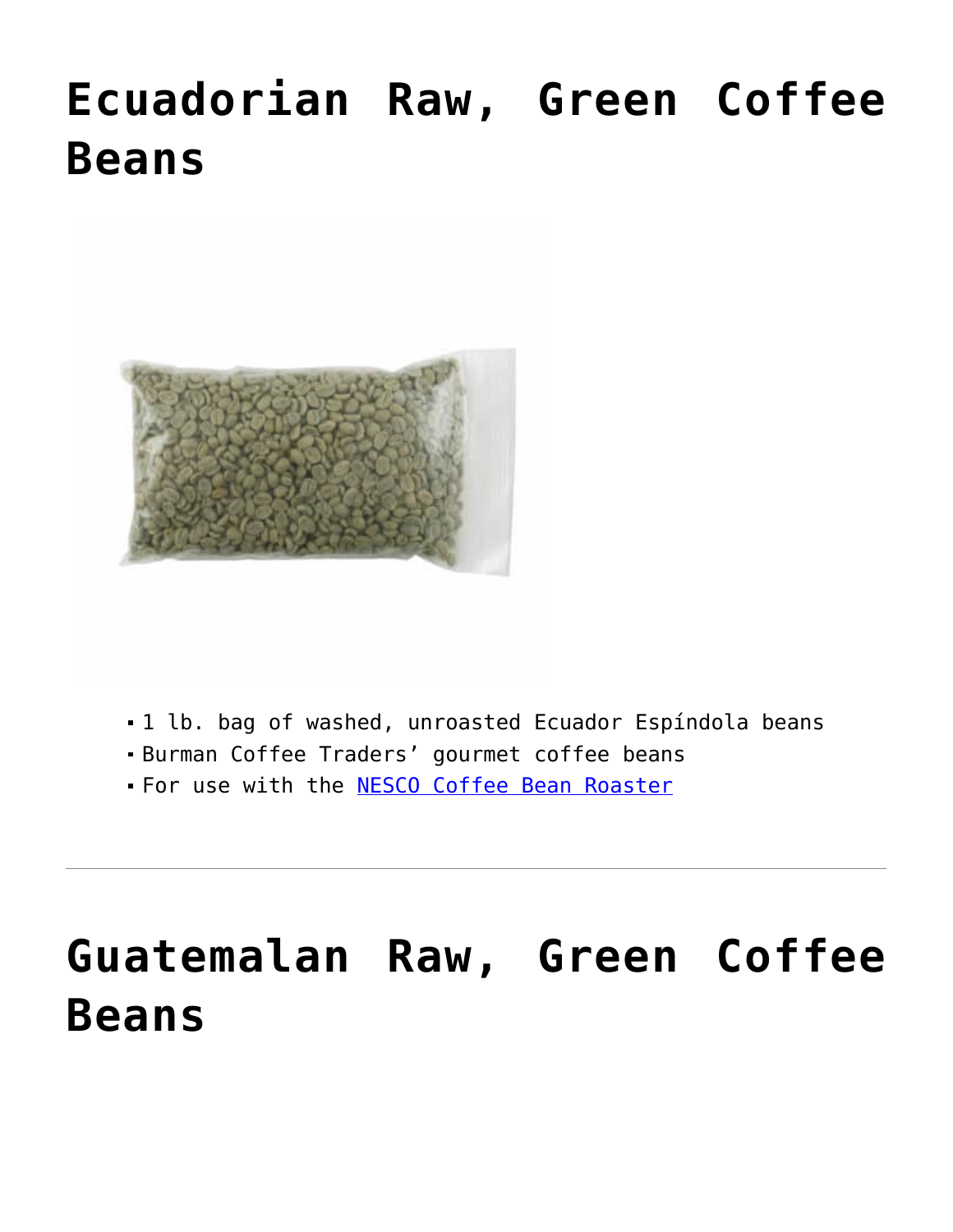

- 1 lb. bag of washed, unroasted Guatemalan Huehue beans
- Burman Coffee Traders' gourmet coffee beans
- For use with the **NESCO Coffee Bean Roaster**

### **[Coffee Urn \(25 cup\)](https://www.nesco.com/product/coffee-urn-25-cup/)**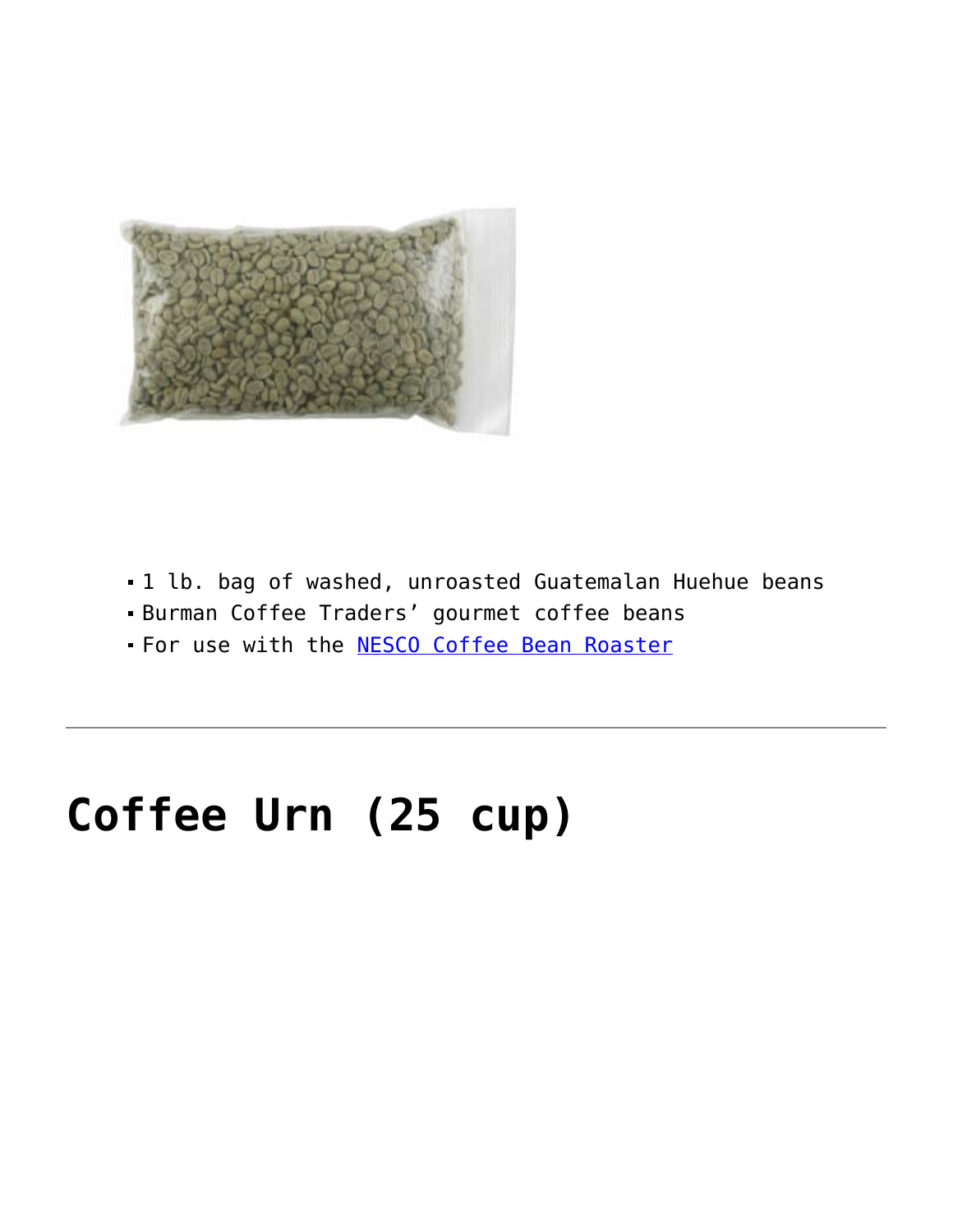

- Attractive stainless steel body & 950 watt heating element
- Easy-to-use dispenser & drip-free spout with continuous pour option
- On/Off switch with protective silicone cover
- Durable plastic coffee basket
- Stay-cool grips & handles
- Locking lid & skid-proof rubber feet

## **[Coffee Urn \(50 cup\)](https://www.nesco.com/product/coffee-urn-50-cup/)**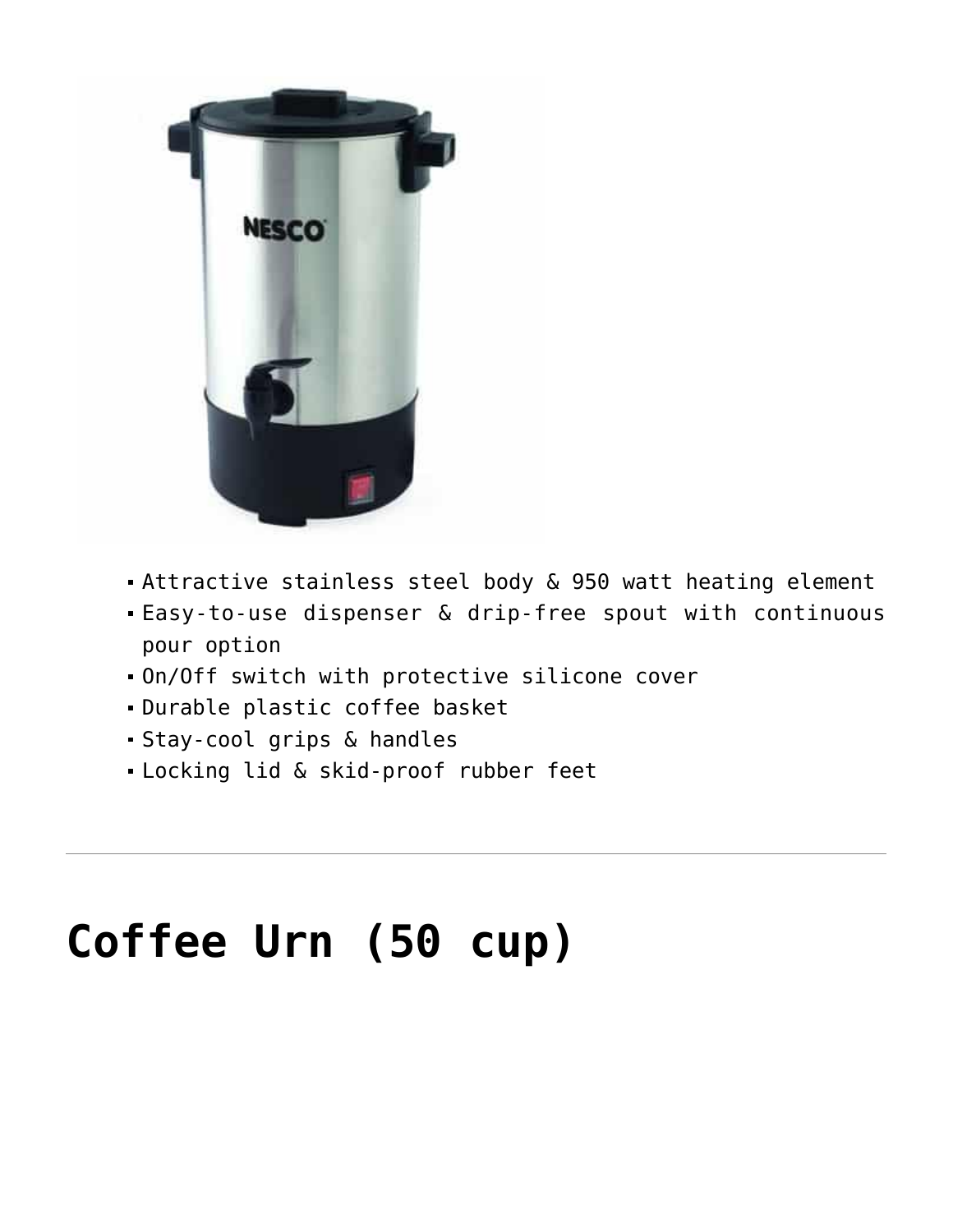

- Double wall insulation
- 950 watt heating element
- Drip-free spout with continuous pour option & coffee level indicator
- On/Off switch with heating & ready-to-serve indicator lights
- Dishwasher safe stainless steel coffee basket
- Stay-cool handles, locking lid, and drip tray

# **[Colombian Raw, Green Coffee](https://www.nesco.com/product/colombian-raw-green-coffee-beans/) [Beans](https://www.nesco.com/product/colombian-raw-green-coffee-beans/)**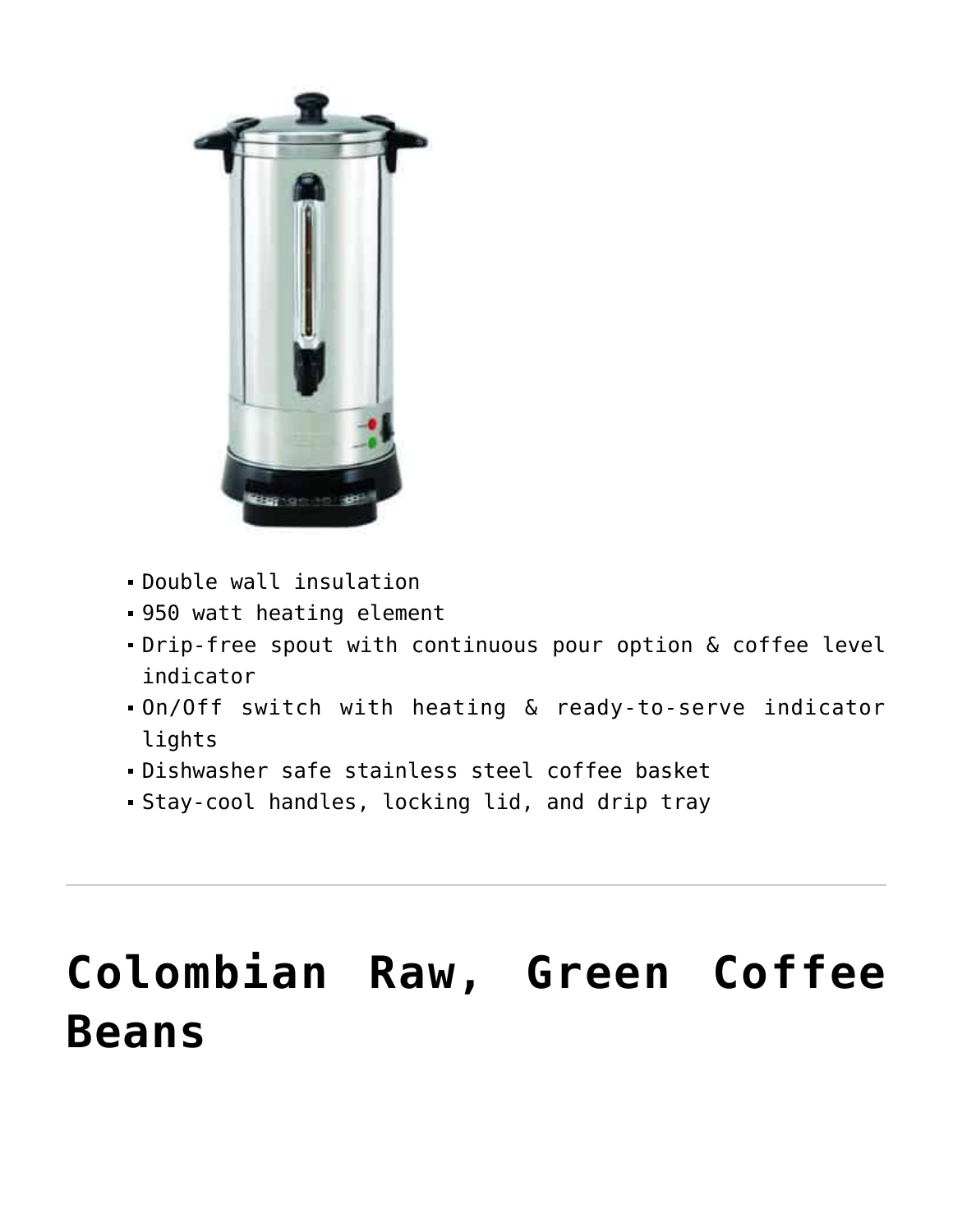

- 1 lb. bag of washed, unroasted Colombian Huila beans
- Burman Coffee Traders' gourmet coffee beans
- For use with the **NESCO Coffee Bean Roaster**

### **[Coffee Urn \(30 cup\)](https://www.nesco.com/product/coffee-urn-30-cup/)**